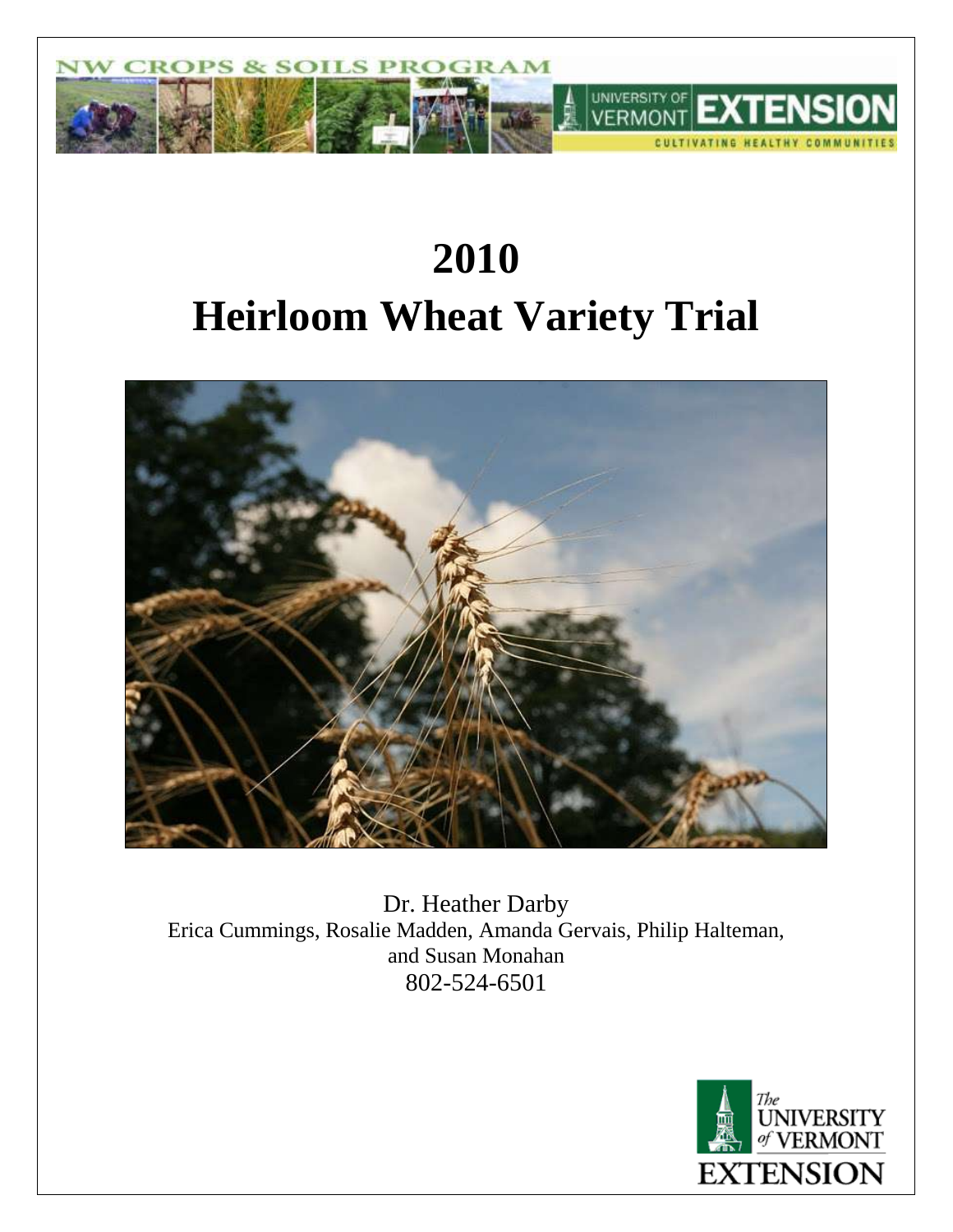### 2010 VERMONT HEIRLOOM WHEAT VARIETY PERFORMANCE TRIALS

Dr. Heather Darby, University of Vermont Extension [heather.darby@uvm.edu](mailto:heather.darby@uvm.edu?subject=2010%20Heirloom%20Wheat%20Report)

The heirloom wheat project began in 2007; its primary purpose is to evaluate 15 heirloom wheat varieties to determine if they will thrive in Vermont's climate. Heirloom wheat can bring a premium because of its superior taste. Many farmers are interested in determining what heirlooms are viable for Vermont growing conditions. Through this project three Vermont heirloom varieties are being reintroduced into the state. Defiance, Champlain, and Surprise were developed by Vermont plant breeder Cyrus Pringle at the turn of the twentieth century. In addition to the heirloom varieties, AC Barrie and Scarlet, modern spring wheat varieties commonly grown in the Northeast, were planted as a comparison.

The experimental design for the heirloom wheat variety trial was a randomized complete block with four replications. Wheat varieties evaluated are listed in Table 1.

| <b>Developed</b>     | Pedigree                                   | <b>Release Date</b> | <b>Species</b> |                  |
|----------------------|--------------------------------------------|---------------------|----------------|------------------|
|                      |                                            |                     | Type           | Variety          |
|                      |                                            |                     |                |                  |
| Saskatchewan, Canada | Neepawa/Columbus//BW90                     | 1996                | Hard Red       | <b>AC</b> Barrie |
| North Dakota         | Marquis/Kota                               | 1926                | Hard Red       | Ceres 05         |
| Vermont              | <b>Black Sea/Golden Drop</b>               | 1870                | Hard Red       | Champlain        |
| Vermont              | Golden Drop/White Hamburg                  | 1878                | Hard Red       | Defiance         |
| South Dakota         | Yaroslav emmer / Marquis                   | 1927                | Hard Red       | Hope             |
| North Dakota         | Marquis/Kota; Sister selection of<br>Ceres | 1930                | Hard Red       | Komar            |
| Leningrad, Russia    |                                            | 1916                | Hard Red       | Ladoga           |
| Ontario, Canada      | Hard Red Calcutta/ Red Fife                | 1910                | Hard Red       | Marquis          |
| North Dakota         | Mercury//Ceres/Double Cross                | 1944                | Hard Red       | Mida 05          |
| North Dakota         | Mercury//Ceres/Double Cross                | 1944                | Hard Red       | Mida 06          |
| Saskatchewan, Canada | Selection from field of Bobs               |                     | Hard Red       | Red Bobs         |
| Oregon               | Kanred/Marquis                             |                     | Hard Red       | Reliance         |
| Washington           | <i>*</i> Too many to list                  | 1998                | Hard Red       | Scarlet          |
| Washington           |                                            | 1944                | Hard Red       | Spinkota         |
| Sask. Canada         | Selection from Red Bobs                    | 1922                | Hard Red       | Supreme          |
| Vermont              | Chile Club/Michigan Club                   | 1909                | Hard Red       | Surprise         |
| Minnesota            | Marquis/Ilumillo//Marquis/Kanred           |                     | Hard Red       | Thatcher         |

**Table 1. Varietal information of the heirloom spring wheat.**

## **WEATHER DATA**

Seasonal precipitation and temperature recorded at weather stations in close proximity to the 2010 sites are shown in Table 2. . This growing season's weather was ideal for growing wheat. Due to the warm spring the wheat got off to an early start and continued to be at least a week early in reaching major developmental stages. From planting to harvest in Westfield there was an accumulation of 4890 Growing Degree Days (GDD), 611 GDDs higher than the 30 year average.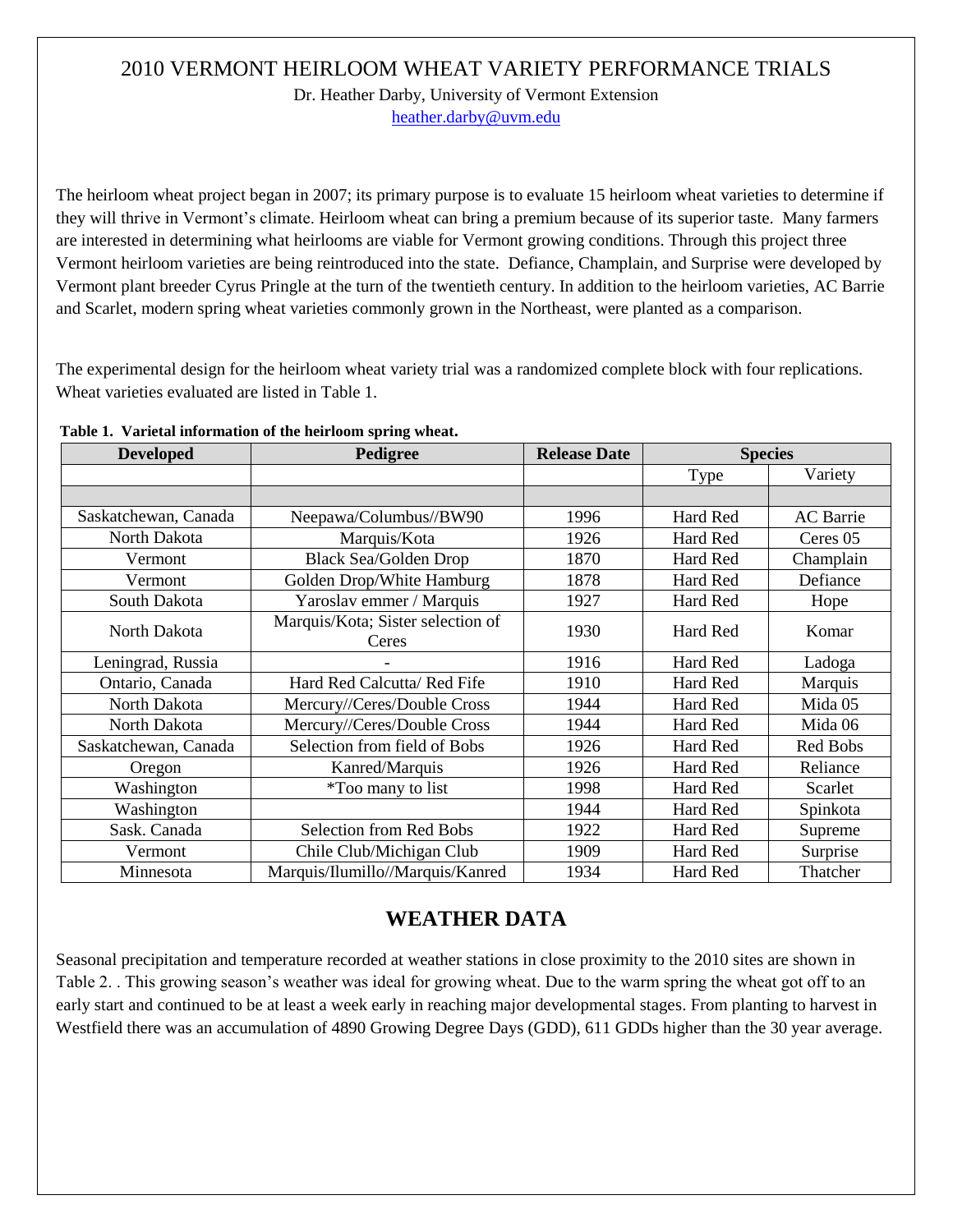| Table 2. Temperature and precipitation summary for Westfield, VT, 2010. |       |         |         |         |         |  |
|-------------------------------------------------------------------------|-------|---------|---------|---------|---------|--|
| Newport, VT (Westfield)                                                 | April | May     | June    | July    | August  |  |
| Average Temperature (F)                                                 | 45.6  | 55.7    | 61.7    | 70.3    | 65.1    |  |
| Departure from Normal                                                   | 2.80  | $-0.40$ | $-2.90$ | 1.40    | $-1.70$ |  |
|                                                                         |       |         |         |         |         |  |
| Precipitation (inches)                                                  | 3.62  | 1.63    | 6.86    | 3.02    | 7.44    |  |
| Departure from Normal                                                   | 0.69  | $-2.04$ | 2.93    | $-1.17$ | 3.26    |  |
|                                                                         |       |         |         |         |         |  |
| Growing Degree Days (base 32)                                           | 521   | 854     | 10189   | 1305    | 1192    |  |
| Departure from Normal                                                   | 188   | 107     | 40.5    | 163     | 113     |  |

\*Based on National Weather Service data from cooperative observer stations in close proximity to field trials. Historical averages are for 30 years of data (1971-2000)

#### **CULTURAL PRACTICES**

The seedbed was prepared by conventional tillage methods. All plots were managed with practices similar to those used by producers in the surrounding areas (Table 3). The plots were seeded with a Carter Cone Seeder and harvested with an Almaco SP50 plot combine. At harvest plot yield and moisture were recorded.

**Table 3. General plot management of the heirloom wheat trials.**

| <b>Trial Information</b>  | <b>Heirloom Wheat</b>   |  |  |
|---------------------------|-------------------------|--|--|
|                           | <b>Variety Trial</b>    |  |  |
| <b>Location</b>           | Westfield, VT           |  |  |
|                           | <b>Butterworks Farm</b> |  |  |
| Soil type                 | Sandy loam              |  |  |
| <b>Previous crop</b>      | soybeans                |  |  |
| Plot size (ft.)           | 5x20                    |  |  |
| <b>Seeding rate</b>       | $100$ lbs/acre          |  |  |
| <b>Replicates</b>         |                         |  |  |
| <b>Planting date</b>      | $4 - 13 - 10$           |  |  |
| Harvest date              | 8-18-09                 |  |  |
| <b>Tillage operations</b> | Fall plow, spring disk  |  |  |



Image 1. Laying out heirloom wheat plots.

Following harvest, seed was cleaned with a small Clipper cleaner. An approximate one pound subsample was collected to determine quality. Quality measurements included standard testing parameters used by commercial mills. Test weight was measured by the weighing of a known volume of grain. Generally the heavier the wheat is per bushel, the higher baking quality. The acceptable test weight for bread wheat is 56-60 lbs per bushel. Once test weight was determined, the samples were then ground into flour using the Perten LM3100 Laboratory Mill. At this time flour was evaluated for its protein content, falling number, and mycotoxin levels. Grains were analyzed for protein content using the Perten Inframatic 8600 Flour Analyzer. Grain protein affects gluten strength and loaf volume. Most commercial mills target 14-15% protein. The determination of falling number (AACC Method 56-81B, AACC Intl., 2000) was measured on the Perten FN 1500 Falling Number Machine. The falling number is related to the level of sprout damage that has occurred in the grain. It is measured by the time it takes, in seconds, for a stirrer to fall through a slurry of flour and water to the bottom of the tube. Falling numbers greater than 350 indicate low enzymatic activity and sound quality wheat. A falling number lower than 200 indicates high enzymatic activity and poor quality wheat. Deoxynivalenol (DON) analysis was analyzed using Veratox DON 5/5 Quantitaive test from the NEOGEN Corp. This test has a detection range of 0.5 to 5 ppm. Samples with DON values greater than 1 ppm are considered unsuitable for human consumption.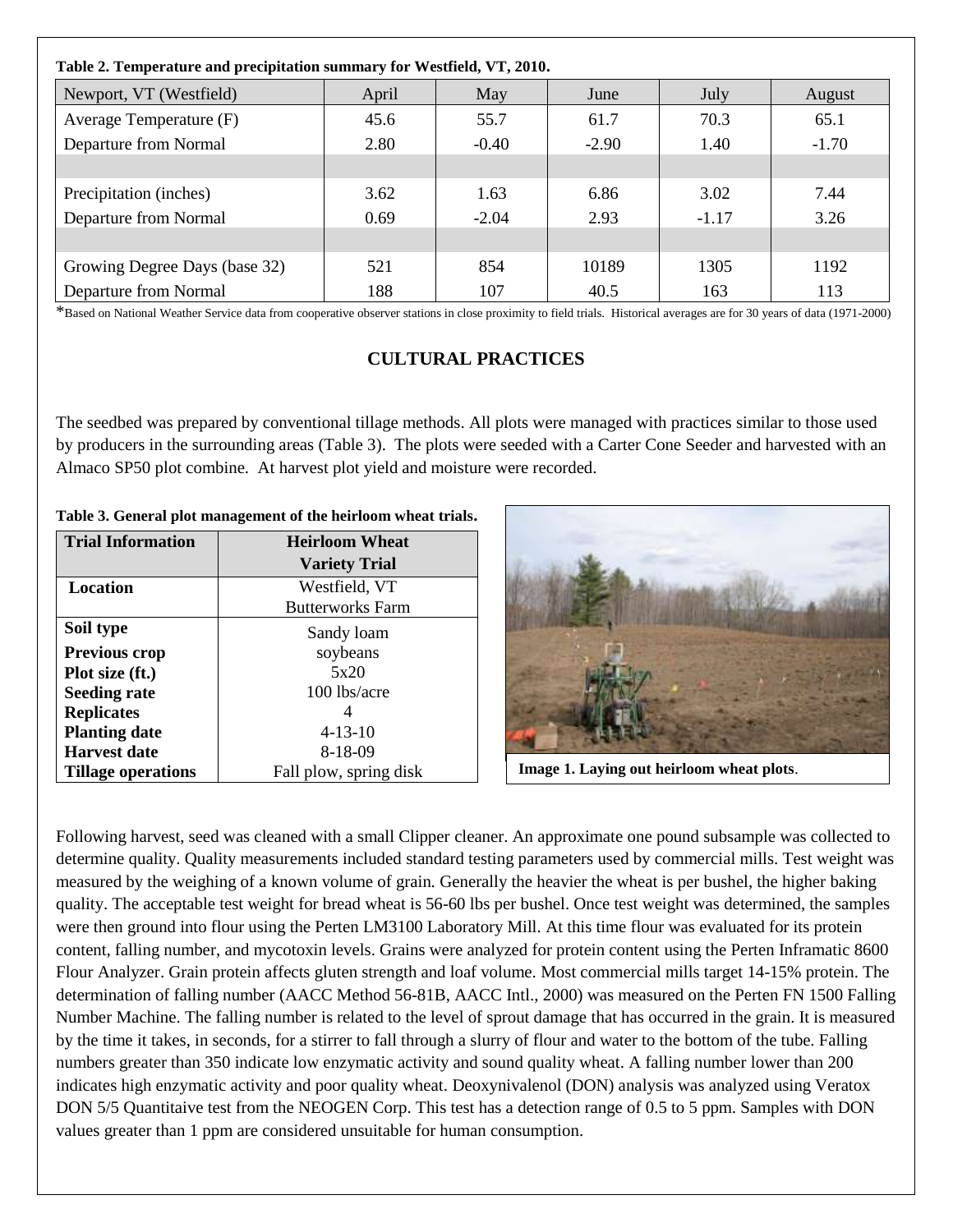All data was analyzed using a mixed model analysis where replicates were considered random effects. The LSD procedure was used to separate cultivar means when the F-test was significant  $(P< 0.10)$ .

## **LEAST SIGNIFICANT DIFFERENCE (LSD)**

Variations in yield and quality can occur because of variations in genetics, soil, weather, and other growing conditions. Statistical analysis makes it possible to determine whether a difference among varieties is real or whether it might have occurred due to other variations in the field. At the bottom of each table a LSD value is presented for each variable (e.g. yield). Least Significant Differences at the 10% level of probability are shown. Where the difference between two varieties within a column is equal to or greater than the LSD value at the bottom of the column, you can be sure in 9 out of 10 chances that there is a real difference between the two varieties. Wheat varieties that were not significantly lower in performance than the highest variety in a particular column are indicated with an asterisk. In the example below variety A is significantly different from variety C but not from variety B. The difference between A and B is equal to 725 which is less than the LSD value of 889. This means that these varieties did not differ in yield. The difference between A and C is equal to 1454 which is greater than the LSD value of 889. This means that the yields of these varieties were significantly different from one another. The asterisk indicates that variety B was not significantly lower than the top yielding variety.

| <b>Variety</b> | Yield |  |  |
|----------------|-------|--|--|
| A              | 3161  |  |  |
| B              | 3886* |  |  |
| . ا            | 4615* |  |  |
| LSD            | 889   |  |  |



**Image 2. Heirloom wheat harvest**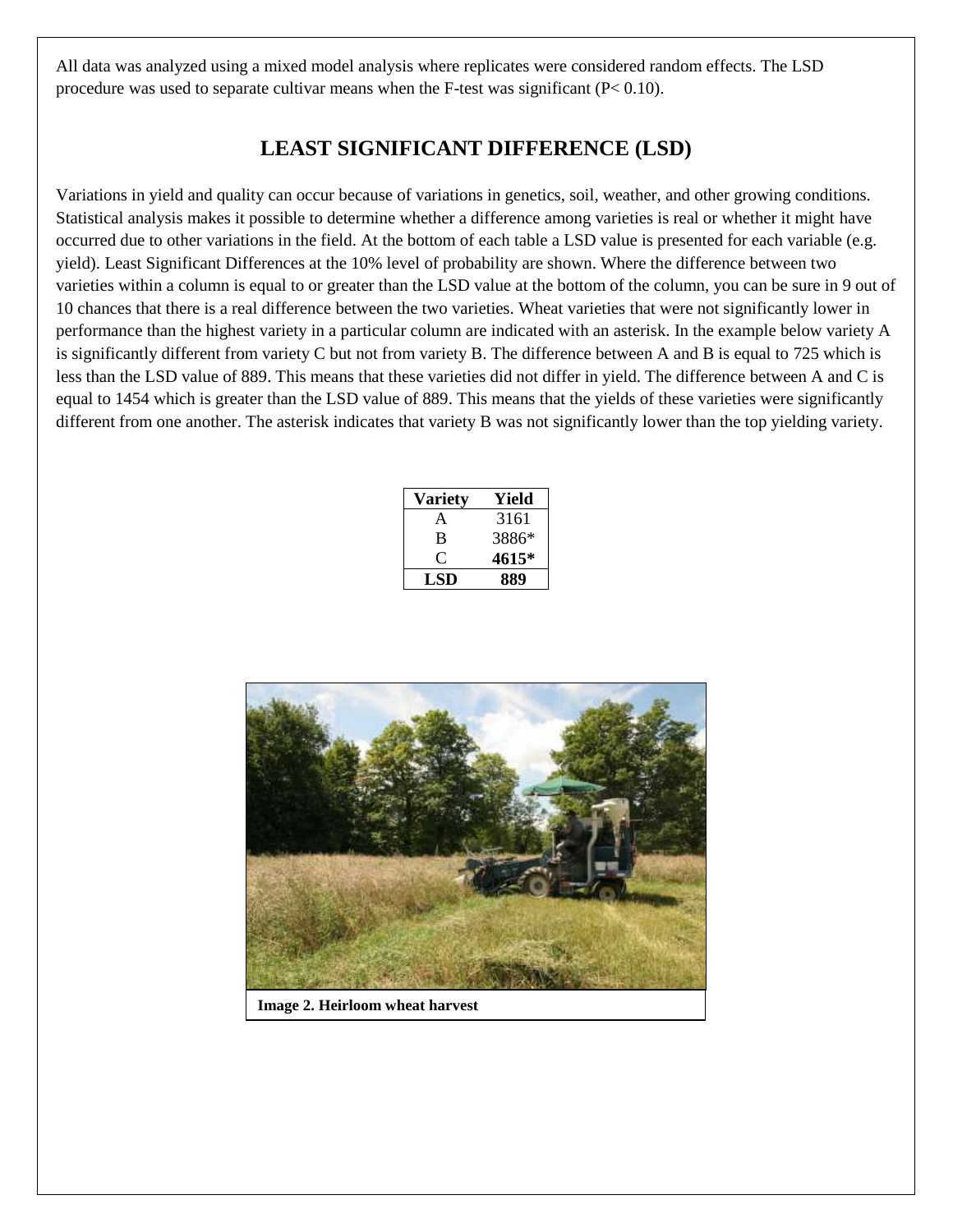#### **RESULTS**

The yield of the heirloom wheat varieties is presented in Table 4. There were significant yield differences between the wheat varieties (Figure 1). Ladoga had the highest yeild of 1670 lbs  $ac^{-1}$ , the lowest yeilding variety was Komar, 740 lbs ac<sup>-1</sup>. Interestingly Ladoga and Champlain yielded above the modern day varieties. Ladoga has consistently been a high yielding heirloom variety and also has several other favorable characteristics such as stalk strength, head size, and weed competiveness. Grain moisture was not significantly different, but it is interesting to note that two of the top yielding varieties also had the lowest grain harvest moistures.

| <b>Variety</b>    | <b>Yield</b><br>@ 13.5% moisture | <b>Harvest</b><br>moisture | <b>Test</b><br>weight  | <b>Crude protein</b><br>@ 14% moisture | <b>Falling</b><br>number | <b>DON</b> |
|-------------------|----------------------------------|----------------------------|------------------------|----------------------------------------|--------------------------|------------|
|                   | lbs $ac^{-1}$                    | $\%$                       | $lbs$ bu <sup>-1</sup> | $\%$                                   | seconds                  | ppm        |
| <b>AC</b> Barrie  | 1182                             | 14.6                       | 53.8                   | $15.0*$                                | 284*                     | 0.48       |
| Ceres 05          | 1024                             | 14.5                       | 53.8                   | 14.2                                   | $267*$                   | 0.55       |
| Champlain         | $1471*$                          | 13.1                       | 55.4*                  | $15.7*$                                | 185                      | 0.23       |
| Defiance          | 1123                             | 11.9                       | $54.0*$                | 14.7                                   | 208                      | 0.40       |
| Hope              | 1011                             | 15.2                       | 53.0                   | 14.6                                   | 290*                     | 0.53       |
| Komar             | 740                              | 15.1                       | $55.0*$                | $15.1*$                                | 196                      | 0.48       |
| Ladoga            | 1670*                            | 11.9                       | $55.5*$                | 14.5                                   | 209                      | 0.28       |
| Marquis           | 1293                             | 15.1                       | 53.5                   | 14.2                                   | $292*$                   | 0.20       |
| Mida 05           | 1347                             | 14.5                       | 53.9                   | 14.5                                   | 280*                     | 0.28       |
| Mida 06           | 1207                             | 15.1                       | $55.3*$                | $15.1*$                                | 251                      | 0.20       |
| Red Bobs          | 1114                             | 15.2                       | 55.4*                  | 14.3                                   | 268*                     | 0.55       |
| Reliance          | 948                              | 15.5                       | 52.8                   | 14.6                                   | 230                      | 0.38       |
| Scarlet           | 949                              | 15.1                       | 51.8                   | 13.9                                   | 242                      | $1.25*$    |
| Spinkota          | 1394*                            | 12.8                       | 56.3*                  | 15.8*                                  | 200                      | 0.35       |
| Supreme           | 1429*                            | 13.7                       | 52.6                   | 12.9                                   | 197                      | 0.58       |
| Surprise          | 958                              | 13.3                       | 49.8                   | 13.9                                   | 248                      | 0.80       |
| Thatcher          | 1073                             | 15.8                       | 53.3                   | 14.6                                   | 204                      | 0.38       |
| <b>Trial Mean</b> | 1173                             | 14.3                       | 53.8                   | 14.6                                   | 238                      | 0.46       |
| LSD(0.10)         | 304                              | NS                         | 1.9                    | 0.8                                    | 32                       | 0.25       |

\*Results that are not significantly different than the top performer in a particular column are indicated with an asterisk.

The common measures used by commerial mills to evaluate wheat quality are: grain protein, falling number, test weight, and mycotoxin (DON) content. The test weights were significantly different among varieties. Spinkota had the highest test weight at 56.3 lbs/bu. Test weight is one of the basic quality measurements of wheat. The amount of weed seed, plant debris and shriveled seed all effect the test weight by reducing the number of pounds in a bushel. 60 lbs bu<sup>-1</sup> is the standard test weight for wheat. The protein concentrations were significantly different among varieties. Spinkota had the highest crude protein concentration of 15.8% (Figure 2). The amount of protein is a crucial factor in determining baking quality. Mill standards for bread wheat protein range from 10-15%. In general, spring wheat usually has higher protein levels than winter wheat varieties. The falling number measures the amount of sprout damage that has occurred in the field before harvest. Values under 200 indicate a high level of sprout damage which will effect the baking quality of the wheat. The variety with the highest falling number was Marquis with a value 292, Champlain had the lowest falling number of 185. Falling number is partially influenced by genetic potential of a variety. The differneces among varieties may be attributed to genetic potential. DON analysis measures the amount of the mycotoxin deoxynivalenol in a given sample. Levels over 1ppm are considered unsafe for human consumption (FDA 1993). All of the heirloom varieties, with the exception of Scarlet, were all below 1ppm.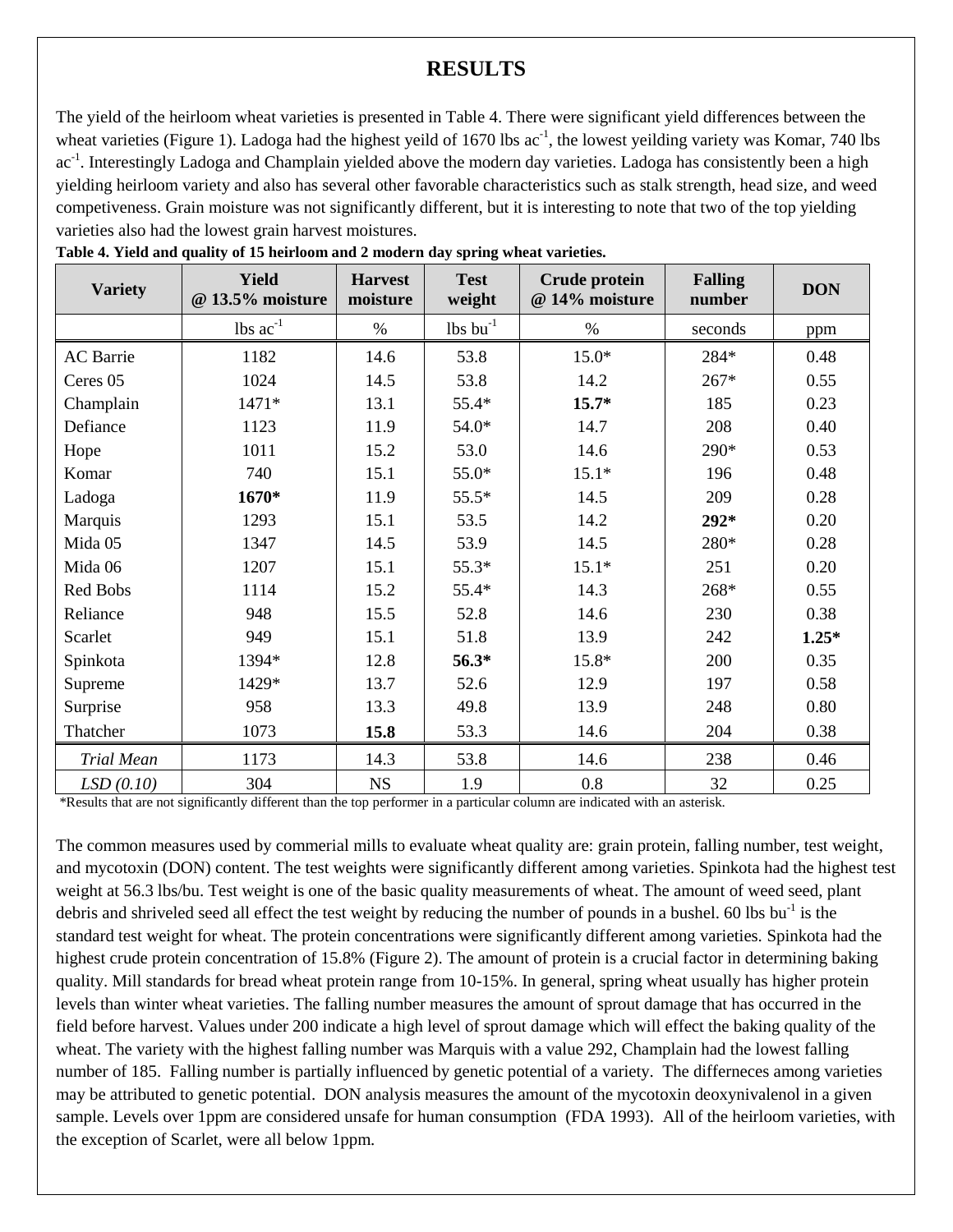